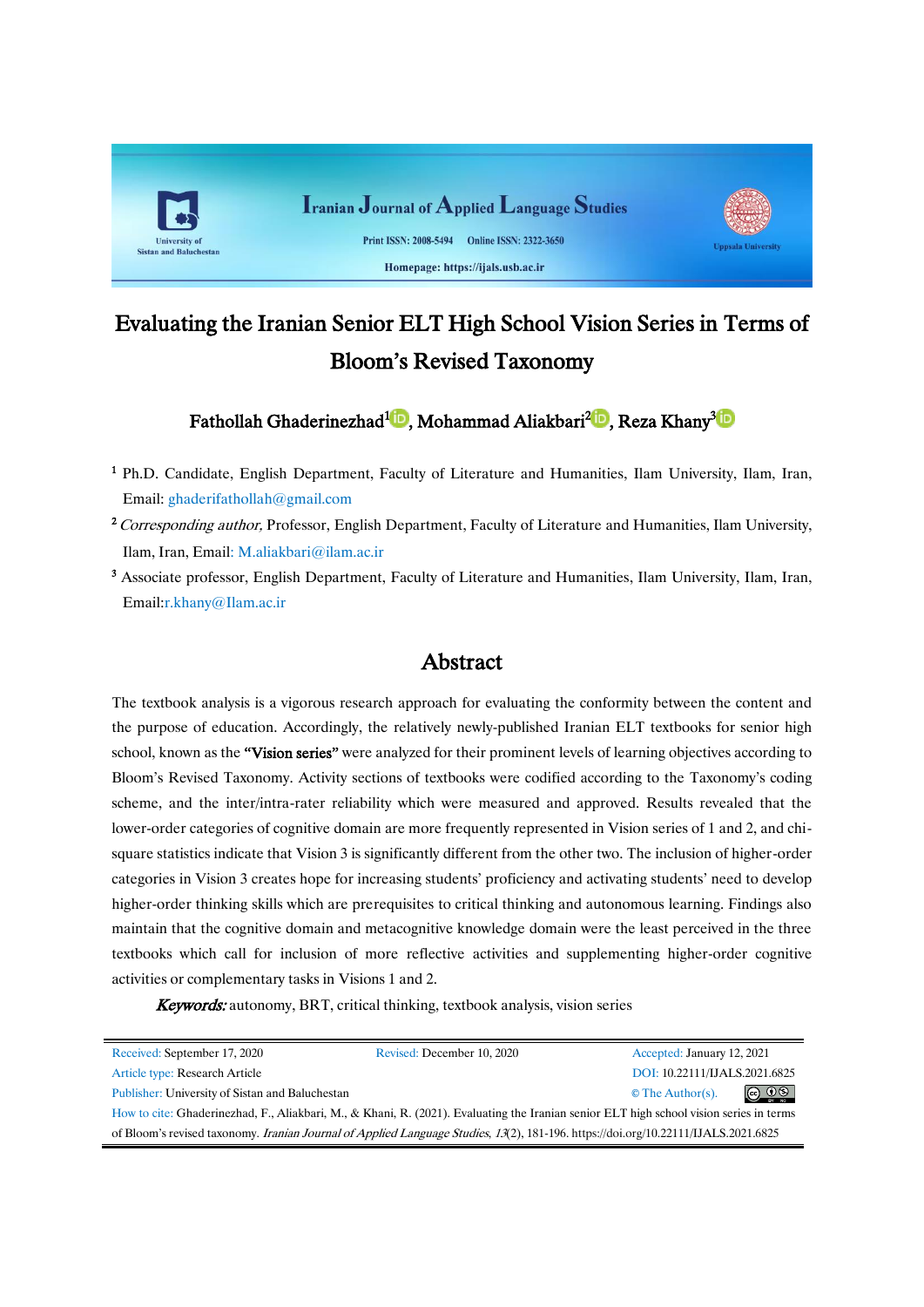# 1. Introduction

Textbooks are key building blocks in most language teaching programs that provide learners with sufficient input for practice. They are also considered as reliable sources of information and ideas for inexperienced teachers to plan and teach in the classrooms (McDonough & Shaw, 2003; Richards, 2001). Using a textbook, as Ansary and Babaii (2002) held, acts as a framework which regulates educational programs. Without a textbook, learners may not consider learning seriously. To Çakit (2006) textbooks provide a self-study source and a syllabus for learners. They can also provide fundamentals upon which learning and teaching are based (Roberts, 1996). Teachers are greatly interested in textbooks for the teaching time limitations, their uncertainty about their competence, being highly appealing to learners, and "the need for a touchstone of progress for both learners and those practically involved in the situation" (Roberts, 1996, p. 375).

Textbook evaluation in ELT settings, like others, is scrutiny through which information is extracted, analyzed, and then interpreted (Genesee, 2001). This process helps to make informed decisions leading to improving students' achievement and the improvement of pedagogic programs. Sheldon (1988) puts forward several reasons for the evaluation of textbooks. He maintains that the selection of an English textbook is, in fact, a significant educational and administrative undertaking followed by an eye-catching amount of financial, vocational, and even political investment. Ndura (2004) maintains that due to the great effect of textbooks on learners' viewpoints and their choice of language in communication settings, their evaluation seems to be urgent. In the present study, among different existing models and frameworks of textbook evaluation, Bloom's Revised Taxonomy (BRT) was adopted, more elaboration on which is presented in the section that follows.

### 2. Literature Review

In 1956, Benjamin Bloom, an educational psychologist, together with a team of other educational theorists, developed a set of learning goals categorizing questions based on various levels of mental abstraction. It has been a globally known categorization of learning in terms of cognitive domain processes (see Bloom et al., 1956). Thus far, it has been widely implemented in a variety of research fields and, accordingly, influential in the field of learning. It has mainly been used in curriculum planning, designing learning activities and academic assessment. Since its first publication, a number of studies have tested the theoretical validity of this taxonomy. For a comprehensive review of these studies, see Furst (1981) and Seddon (1978).

This framework acts as a functional tool for course evaluation (Marzano & Kendall, 2007) and provides L2 teachers with a sound coordination between assessment and course objectives (Krathwohl, 2002). It harmonizes assessment with learning objectives and curriculum, and conjoins cognitive categories with learning complexity (Hanna, 2007). Bloom's taxonomy for educational goals, as maintained by Aviles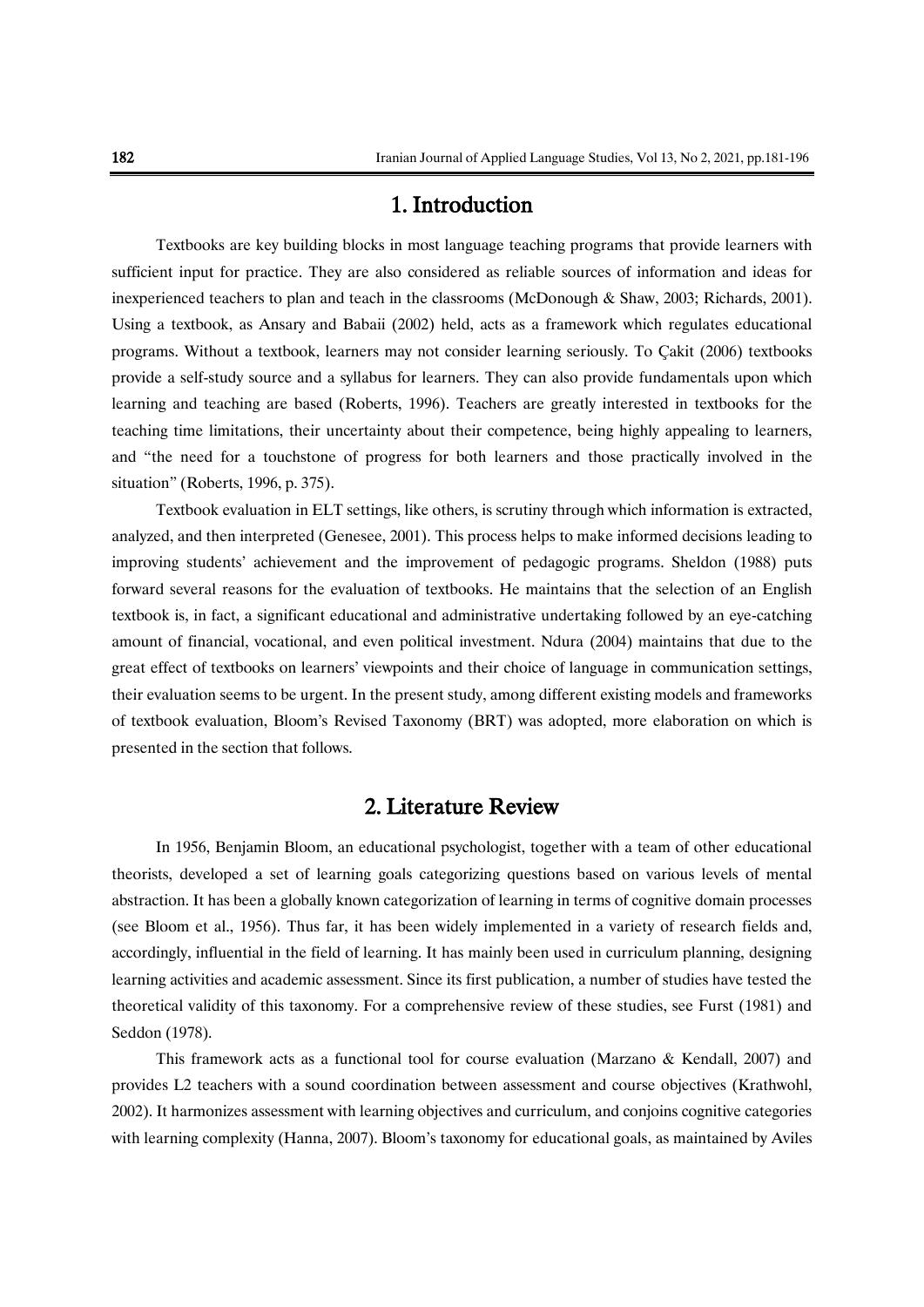(2000), is a good tool used in the wider context of education to help experienced and inexperienced teachers to think more accurately about teaching and testing so as to raise students' critical thinking.

Years after Bloom's original taxonomy stabilized, it was revised by his former student, Lorin Anderson, who worked with one of his friends, David Krathwohl, on the original work. Anderson and Krathwohl assembled a team to redefine and reestablish Bloom's original concepts. The group, working from 1995 to 2000, included people with expertise in the fields of cognitive psychology, educational testing, measurement, assessment, curriculum and pedagogy. They made some changes; though trivial, quite significant. The major changes of the updated version incorporated more comprehensive and useful additions of how this taxonomy concurs and interacts with different types and levels of knowledge including factual knowledge, as the bedrock. And conceptual, procedural and metacognitive knowledge coming next. The cognitive process dimension and the knowledge dimension of the revised taxonomy are schematized in the tables that follow.

#### Table 1

Cognitive Process Dimension

| Categories & Cognitive Processes                                  | Definitions and examples |
|-------------------------------------------------------------------|--------------------------|
| 1. Remember – Retrieving relevant input lying in long-term memory |                          |

2. Understand – Constructing meaning from instructional input, including graphic, written, and oral communication.

3. Apply – Carrying out or using a procedure in a given setting

4. Analyze – Breaking a whole into its constituent parts and determining how the parts go together meaningfully and to an overall purpose and structure

5. Evaluate – Making judgments in accordance with sound standards and criteria

6. Create – Putting elements together to form a functional or coherent whole, reorganizing various elements into a new intermingled structure or pattern

Abridged from Anderson et al., 2001, p. 67- 68.

#### Table 2

Knowledge Dimension

| Major types and subtypes | r c .<br><b>Definitions</b> |  |
|--------------------------|-----------------------------|--|

A. FACTUAL KNOWLEDGE – The building-block elements students should possess to get acquainted with a discipline or have solutions in it.

B. CONCEPTUAL KNOWLEDGE – The Interrelationship among the building-block elements within a larger whole enabling them to function coherently altogether.

C. PROCEDURAL KNOWLEDGE – Knowhow of performing an action, inquiry methods, and criteria for using algorithms, techniques, methods, and skills

D. METACOGNITIVE KNOWLEDGE – Knowledge of cognition as a whole together with knowledge and awareness of one's own cognition

Abridged from Anderson et al., 2001, p. 46

The six categories in the original framework have undergone change from nouns to verbs. Authors in charge of the revision defined cognition as thinking and since thinking is an active process, verbs which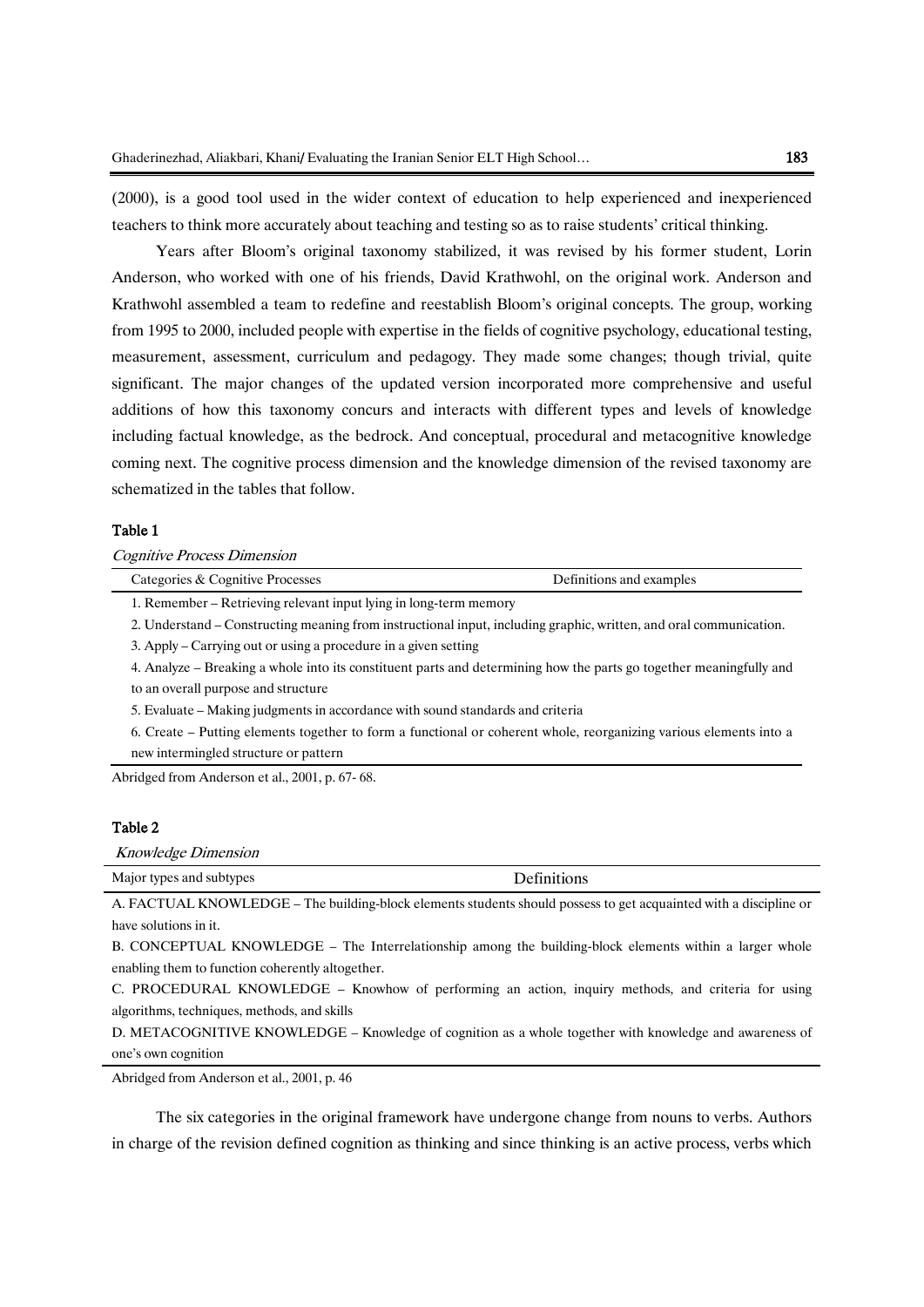manifest the action involved in thinking in a much better way are preferred. Among other changes is renaming some of the cognitive categories. For example, knowledge was renamed as remembering, for knowledge is said to be the product of thinking not the type of it. Comprehension and synthesis were also renamed as understanding and creating. Besides, the authors displaced the order of two of the original cognitive categories since they believed creative thinking is more complex than critical thinking. The argument is that one can be critical without necessarily being creative, while a creative person is also unequivocally critical. Thus, they rearranged the order of synthesis, which is now *create*, and evaluation, being evaluate now (Hanna, 2007).

The other change, as shown in Table 2, that makes the old taxonomy different from the new one is that the latter is two-dimensional; reflecting both the kind of knowledge learned (knowledge dimension) and the kind of learning expected from students (cognitive processes). This revision of the taxonomy makes it appropriate to evaluate both learning outcomes and cognitive processes implemented by learners while doing a task.

Different disciplines have used Bloom's Revised Taxonomy for different purposes. However, this revised version, compared to the original taxonomy, has been used in a fewer number of disciplines, and even much fewer in ELT content analysis. Among such studies are those, for instance, done by Noble (2004), Canon and Feinstein (2005), Hanna (2007), Pickard (2007), Wheeler (2007), Black and Ellis (2010).

Riazi and Mosalanejad (2010) did a content analysis on three Iranian senior high school textbooks and one pre-university textbook to determine which levels of the Bloom's taxonomy were more prominent. Using a coding scheme that represented the six levels of Bloom's cognitive taxonomy, they classified the content of the four textbooks. The findings derived from the analysis of the first year English textbook represented that 65.2% of the learning objectives were comprehension and application while just 0.6%, the lowest percentage, were devoted to those of evaluation. As a whole, in the three high school textbooks, lower-order thinking skills were the most frequent cognitive ones with an average of 75.3%. Though in the pre-university textbook, higher-order thinking levels seemed to be of considerably higher frequencies, the lower-order cognitive levels were significantly more dominant.

Razmjoo and Kazempourfard (2012) content-analyzed the exercises and activities of the three units of the four Interchange series. The study aimed at answering how Bloom's taxonomy levels are represented and which textbook encourages the highest cognitive learning domains. Results revealed the highest frequency of lower-order cognitive levels in *Interchange* series. Despite the finding that there was an increase in Higher Order Thinking Skills (HOTS) in the content of the textbooks at higher levels of proficiency, it was Lower Order Thinking Skills (LOTS) that outnumbered HOTS in these textbooks.

Zareian et al. (2015) scrutinized two university coursebooks entitled "English for the Students of Engineering", and "English for the Students of Sciences" for levels and types of questions included in the books based on the cognitive domain of the BRT. Findings indicated that the three low levels of the hierarchical cognitive domain; i.e., Remembering, Understanding, and Applying, were the outstanding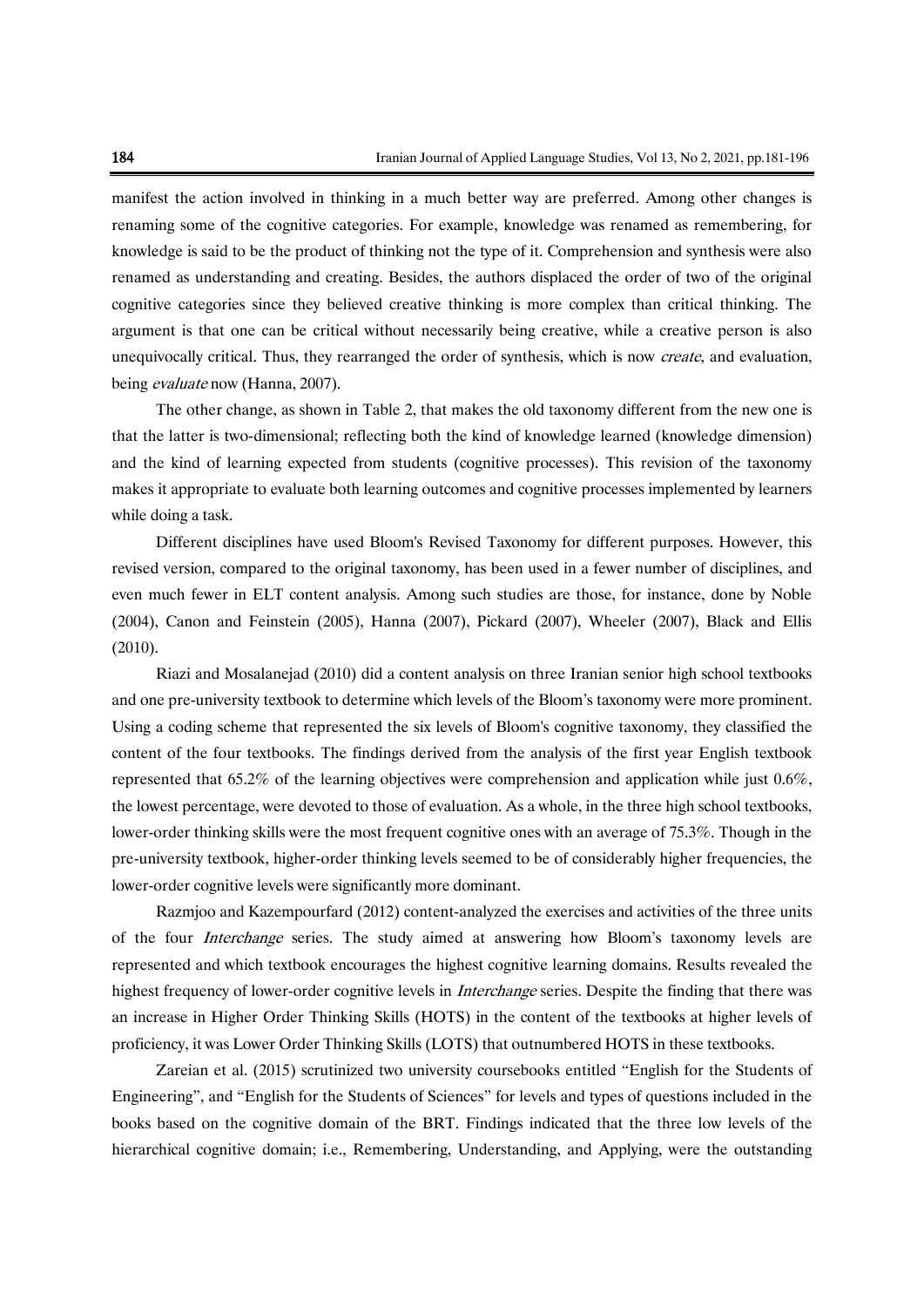cognitive levels found in the course books. Malmir and Bagheri (2019) reported reading and understanding texts with high cognitive difficulty for mechanical engineering students' English for science and technology.

Assaly and Smadi (2015), Olimat (2015), and Al-hasanat (2016) examined questions used in given textbooks using Bloom's taxonomy of cognitive domains. Their findings uncovered that most questions found in those textbooks are aligned with lower levels of the cognitive domain. The textbooks may not engage learners in questions demanding higher cognitive domains. Besides, Al-hasanat (2016) portrayed a graphic discordance between the percentages of the suggested standards of cognitive process domains and the percentages of the distribution of the textbook assessment questions.

In the same vein, Mizbani and Chalak (2017b) conducted a study on the reading and writing exercises of the Iranian junior high school ELT textbook of *Prospect 3*, and on the listening and speaking exercises of the same book (Mizbani & Chalak, 2017a). Similar results were achieved in both studies; lower levels of cognitive domain were meaningfully stressed.

As to the Vision textbook series, Aliakbari and Gheitasi (2020) evaluated their content through the lens of culture. They unfolded an asymmetrical distribution of source and target culture and concluded that the content of textbooks are directed to the Persian (source) culture and, hence, disclosed a "hidden agenda" behind this uneven distribution. In an attempt to equip learners with intercultural competence, they further suggested that various cultural senses should be equitably incorporated into ELT textbooks.

## 3. Statement of the Problem and Research Questions

Students in Iran are taught English for three years in junior high school and three more years in senior high school; a total of six years before they go to university. During these years, teachers rely on instructional materials (textbooks) for their teaching. Teachers are not legally authorized to develop or choose their own teaching materials and, therefore, are totally dependent on the textbooks designed, developed and published by the Ministry of Education. Given these issues, it seems urgent to go through the textbooks analytically to find out their points of strength and weakness, and consequently set forth recommendations to be implemented for the forthcoming editions and publications.

Since millions of students throughout the country are affected by these textbooks, failing to analyze them can lead to serious educational and learning problems for Iranian students. Accordingly, this study is about to find out about the extent to which these textbooks can help teachers develop their students' thinking skills, and the extent to which they encourage students to use various levels of cognitive processes for developing thinking skills. So the questions raised for this study are:

- 1. Which levels of the Bloom's Revised Taxonomy are more frequent in Vision English textbooks taught in Iranian high schools?
- 2. To what extent do the activities included in each textbook develop higher/lower cognitive processes in the minds of students?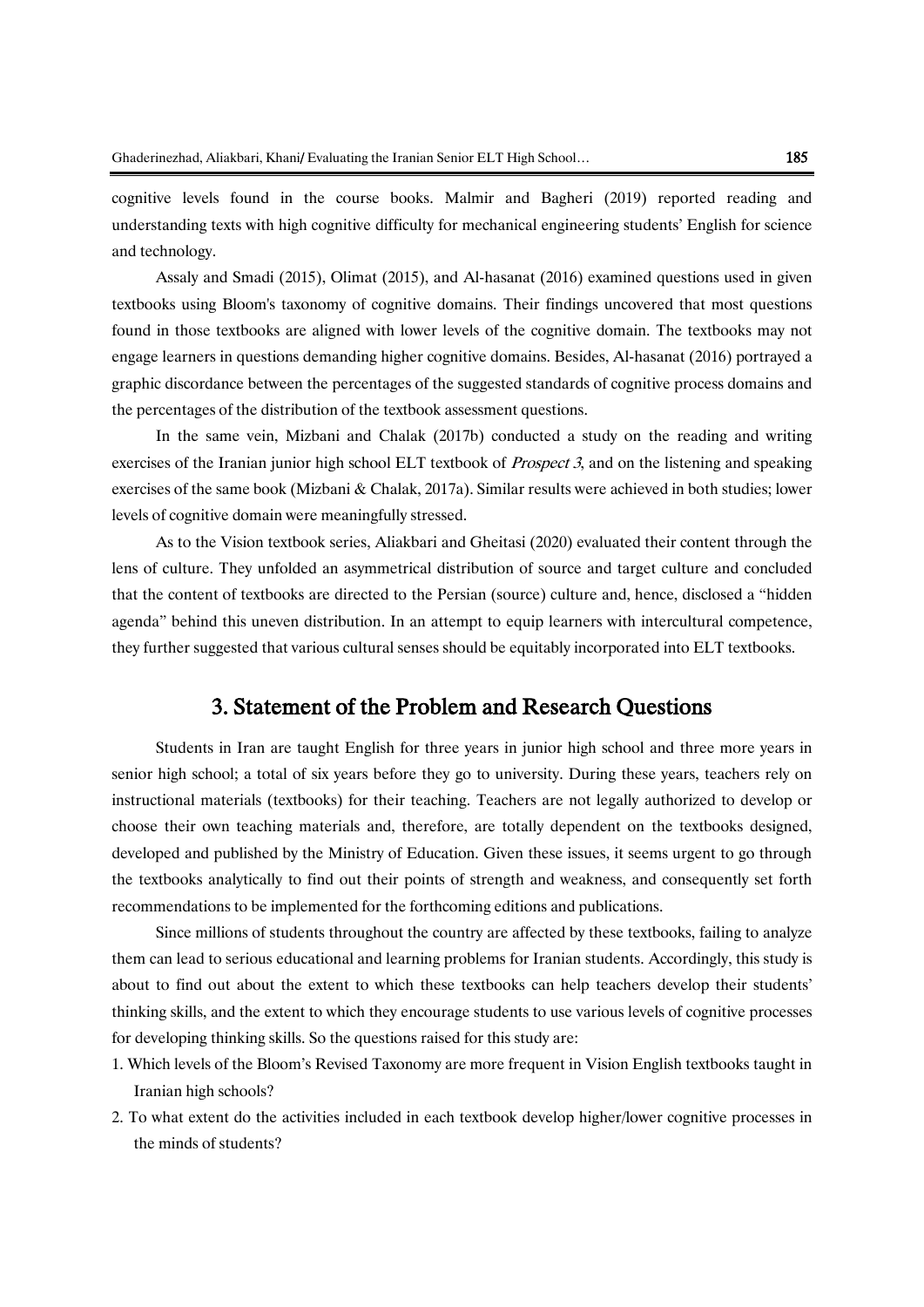3. How similar/different are Vision textbooks in terms of the learning objectives of the model?

4. Is there any observable trend from lower to higher cognitive domains in Visions 1, 2 and 3?

# 4. Methodology

The current study adopted both qualitative and quantitative designs. In the qualitative part, the learning activities in the six student and work books of Vision 1, 2 and 3 were collected and codified according to Bloom's Revised Taxonomy of cognitive domain coding scheme explained in the previous section, a sample of which is provided in the Appendix. The coding scheme was developed by careful observation of the definitions and the key verbs of the categories within Bloom's Revised Taxonomy.

Relevant to the coding scheme, to increase the dependability of the main data, inter-coder and intra-coder reliability were measured. For inter-rater reliability, the researchers and a Ph.D. assistant analyst analyzed the data based on the BRT. The average agreement between the two coding schemes was 83.89%, using the correlation analysis of the SPSS statistical tool. For intra-rater reliability, the whole data were codified by the researchers twice in an interval of around six weeks and the degree of consistency between the two coding attempt intervals was 87.07%.

In the quantitative part, frequencies and percentages of the cognitive level codes were measured. Afterwards, congruent to the categorical and non-parametric data received, the chi-square test of homogeneity was carried out to test the significance of differences in the frequency of categories between the textbooks and to see whether there was a significant pattern in the occurrence of the cognitive domains in the series.

The books selected for analysis in this study were the senior high school English textbooks of Vision 1, 2, 3. Vision 1 is taught 3 hours a week to the 10th-grade high school students. Vision 2 is taught 2 hours a week to the 11th grade students, and Vision 3 is taught 4 hours a week to the 12th grade students who prepare themselves for the national university entrance examination. Textbook exercises and activities were chosen and codified because they foster and internalize class learnings. Vision series have a total of 503 exercises and activities; Vision 1 has 187 activities, Vision 2 has 166, and Vision 3, 150. The rationale behind the adoption of the series is their nationwide usage and national publication coverage as the formal senior high school English textbooks. These textbooks are composed by Iranian authors under the supervision of the Education Ministry and according to its Upstream Educational Documents. Another point worth noting is that no proficiency scale such as, for instance, the Common European Framework of Reference (CEFR) is provided by the authors as the proficiency yardstick for students before and after embarking on these series. Each Vision textbook includes one basic student book accompanied by a workbook, a teacher's book, teacher's flashcards, and audio CDs. All the written and visual activities within the student and work books of the series were chosen as the target corpus of the current study, and scrutinized under BRT to unfold the role they play in cognitive and thinking development.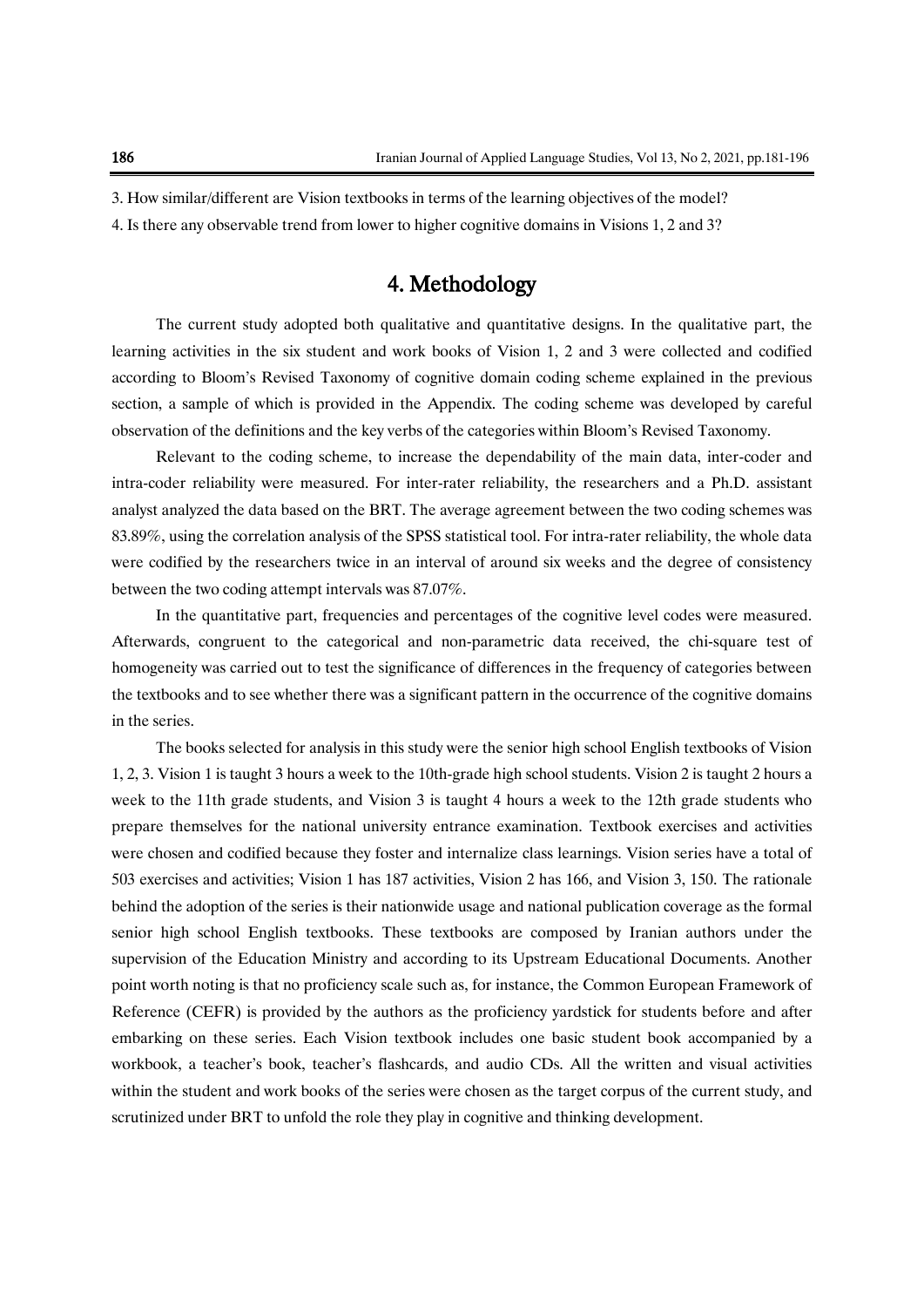### 5. Results and Discussion

The resulting coding schemes are tabulated and illustrated in the figure and tables. Table 3 encompasses the six levels of cognitive dimension ranging from the simple recognition or recall of facts to increasingly more abstract and complex cognitive levels of evaluation and creation. Table 4 covers the knowledge dimension.

#### Table 3

| Frequency and Percentage of the Activities in the Vision Series Based on the BRT's Cognitive Process Dimension |          |  |          |  |          |  |
|----------------------------------------------------------------------------------------------------------------|----------|--|----------|--|----------|--|
| Activity Level                                                                                                 | Vision 1 |  | Vision 2 |  | Vision 3 |  |
|                                                                                                                |          |  |          |  |          |  |

|            | F   | p       | F   | Р       | F   | p       |
|------------|-----|---------|-----|---------|-----|---------|
| Remember   | 40  | 21.39   | 43  | 25.90   | 19  | 12.66   |
| Understand | 54  | 28.87   | 40  | 24.09   | 28  | 18.66   |
| Apply      | 39  | 20.85   | 34  | 20.48   | 22  | 14.66   |
| Analyze    | 18  | 9.62    | 16  | 9.63    | 29  | 19.33   |
| Evaluate   |     | 3.74    | 7   | 4.21    | 9   | 6       |
| Create     | 29  | 15.50   | 26  | 15.66   | 43  | 28.66   |
| Sum        | 187 | $100\%$ | 166 | $100\%$ | 150 | $100\%$ |

Table 3 shows that among 187 activities included in Vision 1, the most frequent learning objective is Understand with 54 activities equal to 28.87%, followed by *Remember* with the frequency of 40, 21.39%, Apply with 39, 20.85%, Create with 29, 15.50%, Analyze 18, 9.62%, and the least is Evaluate with a frequency of 7, 3.74%. For Vision 2, among a total of 166 activities, the cognitive learning objective of Remember represented 43, 25.90%, which is the highest. Then Understand was more prominent with a frequency of 40, 24.09%, followed by Apply with 34, 20.48%, Create with 26, 15.66%, Analyze 16, 9.63%, and finally Evaluate again with the least frequency of 7, 4.21%. Vision 3, which contained 150 activities, had *Create* as the top with a frequency of 43 and a percentage of 28.66. It was followed by *Analyze* with a frequency of 29, 19.33%, Then Understand with 28, 18.66%, followed by Apply with 22, 14.66%, Remember with 19, 12.66%, and finally Evaluate with a frequency of 9, equal to 6%.

As to the distribution of the four levels of the BRT knowledge dimension framework, represented in Table 4, Vision 1 has a frequency of 68 and a percentage of 36.36% for the *factual* level of knowledge domain, 57 and 30.48% for the conceptual level, 41 and 21.92% for the procedural level, and finally it comes down to 21 and 11.23% for the *metacognitive* level. For Vision 2, the frequency and percentage of the factual level are 48 and 28.91%. They are 52 and 31.32%, 38 and 22.89%, 28 and 16.87% for the conceptual, procedural and metacognitive knowledge levels, respectively. As to Vision 3, factual level has a frequency of 42, equal to 28%. Conceptual level is 32, that is, 21.33%. Procedural and metacognitive levels have 48, 32% and 28, 18.67%, respectively. These demonstrations provide an answer for the first question of the study.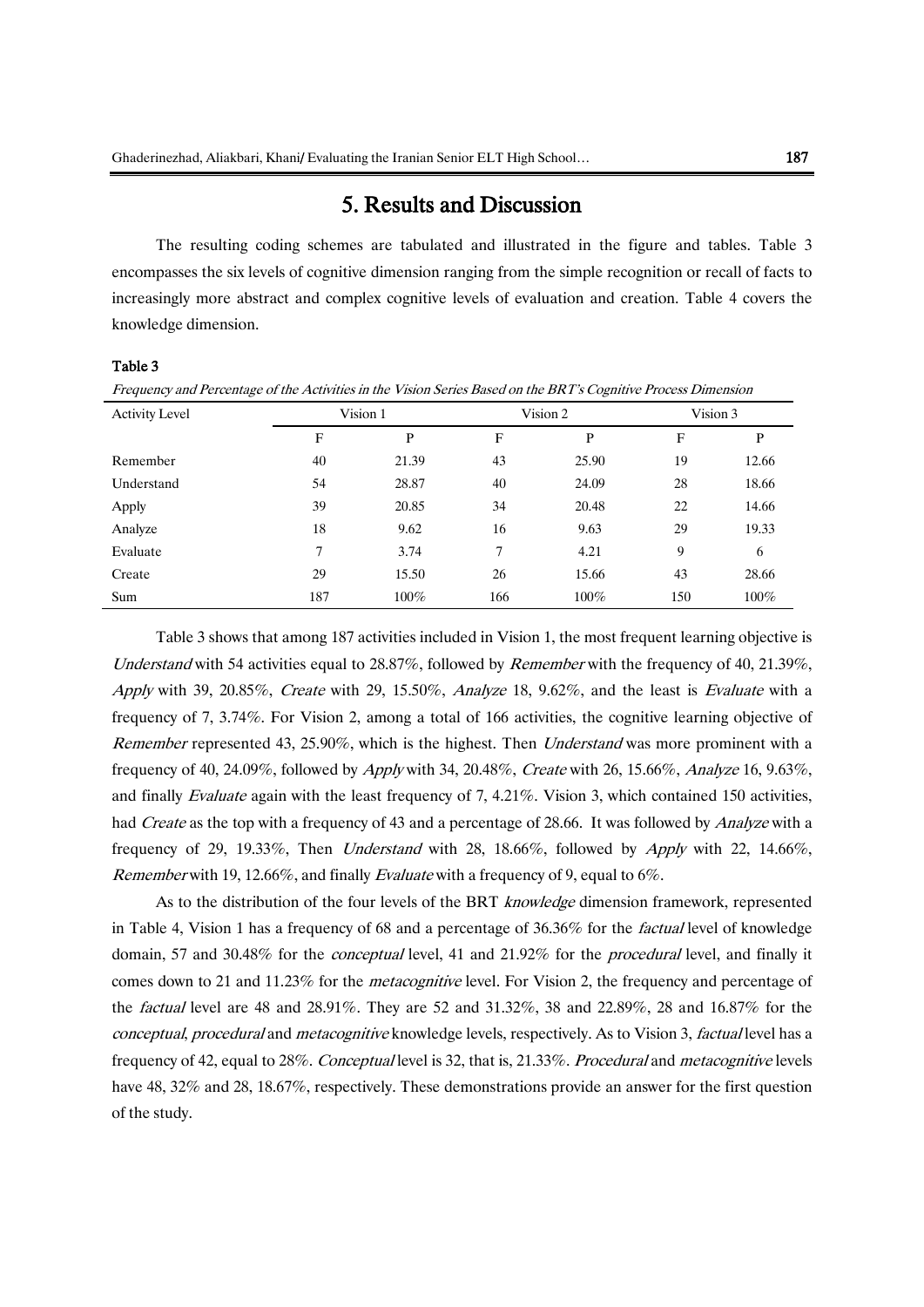| Prequency and Percentage of the Activities in the Vision Series Dased on the DKT 8 Knowledge Dimension |     |          |          |         |     |          |
|--------------------------------------------------------------------------------------------------------|-----|----------|----------|---------|-----|----------|
| <b>Activity Level</b>                                                                                  |     | Vision 1 | Vision 2 |         |     | Vision 3 |
|                                                                                                        | F   | D        | F        | P       | F   | P        |
| Factual                                                                                                | 68  | 36.36    | 48       | 28.91   | 42  | 28       |
| Conceptual                                                                                             | 57  | 30.48    | 52       | 31.32   | 32  | 21.33    |
| Procedural                                                                                             | 41  | 21.92    | 38       | 22.89   | 48  | 32       |
| Metacognitive                                                                                          | 21  | 11.23    | 28       | 16.87   | 28  | 18.67    |
| Sum                                                                                                    | 187 | $100\%$  | 166      | $100\%$ | 150 | $100\%$  |

#### Table 4

Frequency and Percentage of the Activities in the Vision Series Based on the BRT's Knowledge Dimension

As Table 5 and Figure 1 represent, the average frequency and percentage of lower-order cognitive skills for Vision 1 are 133 and 71.12%, while they are 54 and 28.88% for higher-order cognitive skills. For Vision 2, the average frequency and percentage of lower-order thinking skills are 117 and 70.48%, while they are 49 and 29.52% for higher-order cognitive skills. When it comes to Vision 3, 69 and 46% are the average frequency and percentage for lower-order cognitive skills, whereas they are 81 and 54% for higher-order cognitive ones. In other words, for Vision 1 and 2, lower-order cognitive skills are dominant over higher-order ones. For Vision 3, however, higher-order cognitive domains are more prominent than lower-order ones. These results can be taken as clear response to the second research question.

#### Table 5

The Average of Lower and Higher-Order Cognitive Skills in Vision Textbooks

|          |            | Lower-order      | Higher-order     |         |
|----------|------------|------------------|------------------|---------|
|          |            | cognitive skills | cognitive skills | Sum     |
| Vision 1 | Frequency  | 133              | 54               | 187     |
|          | Percentage | 71.12%           | 28.88%           | $100\%$ |
| Vision 2 | Frequency  | 117              | 49               | 166     |
|          | Percentage | 70.48%           | 29.52%           | $100\%$ |
| Vision 3 | Frequency  | 69               | 81               | 150     |
|          | Percentage | 46%              | 54%              | $100\%$ |
| Average  | Frequency  | 106.33           | 61.33            | 167.66  |
|          | Percentage | 62.53%           | 37.46%           | $100\%$ |

#### Figure 1

The Average of Lower and Higher-Order Cognitive Skills in the Three Vision Textbooks

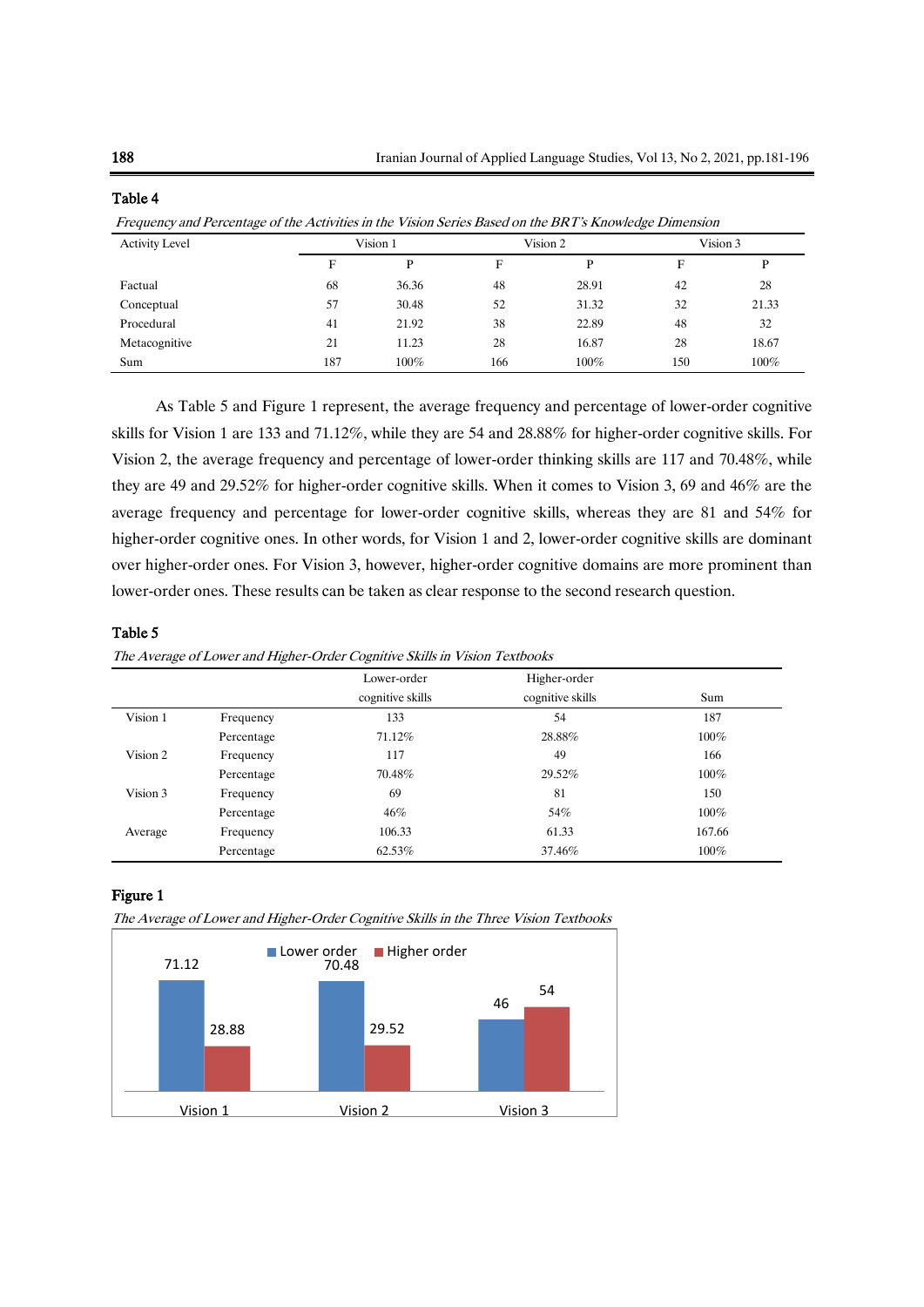To answer the third research question, the chi-square test of homogeneity was calculated by using the SPSS statistical tool, version 16. First, a chi-square test was performed to see whether there was any significant difference between Vision 1 and Vision 2 in terms of lower and higher-order cognitive domains. Setting the level of significance at 0.05, the results showed that the Asymp. Sig. was 0.895, signifying that there is not a significant difference between books 1 and 2 in terms of lower and higher order cognitive skills. For books 1 and 3, the following tabulated chi-square outcome was obtained:

#### Table 6

| Chi-Square Tests                                                                          | Value            | Df | Asymp. Sig. (2-sided) | Exact Sig. (2-sided) | Exact Sig. (1-sided) |  |
|-------------------------------------------------------------------------------------------|------------------|----|-----------------------|----------------------|----------------------|--|
| Pearson Chi-Square                                                                        | $21.879^{\rm a}$ |    | .000                  |                      |                      |  |
| Continuity Correction <sup>b</sup>                                                        | 20.845           |    | .000                  |                      |                      |  |
| Likelihood Ratio                                                                          | 21.997           | 1  | .000.                 |                      |                      |  |
| Fisher's Exact Test                                                                       |                  |    |                       | .000                 | .000                 |  |
| Linear-by-Linear                                                                          | 21.814           | 1  | .000                  |                      |                      |  |
| Association                                                                               |                  |    |                       |                      |                      |  |
| N of Valid Cases <sup>b</sup>                                                             | 337              |    |                       |                      |                      |  |
| a. 0 cells $(.0\%)$ have expected count less than 5. The minimum expected count is 60.09. |                  |    |                       |                      |                      |  |
| b. Computed only for a 2x2 table                                                          |                  |    |                       |                      |                      |  |

Chi-square Values for Visions 1 and 3

Here, because Asymp. Sig. (0.000) is less than 0.05, it can be said that there is a significant difference between books 1 and 3 in terms of lower and higher order cognitive skills. Finally, books 2 and 3 were tested and the following outcome was obtained:

#### Table 7

|  |  | Chi-square Values for Visions 2 and 3 |  |
|--|--|---------------------------------------|--|
|--|--|---------------------------------------|--|

| <b>Chi-Square Tests</b>                                                                   | Value            | Df | Asymp. Sig. (2-sided) | Exact Sig. (2-sided) | Exact Sig. (1-sided) |
|-------------------------------------------------------------------------------------------|------------------|----|-----------------------|----------------------|----------------------|
| Pearson Chi-Square                                                                        | $19.504^{\rm a}$ |    | .000                  |                      |                      |
| Continuity Correction                                                                     | 18.506           | 1  | .000                  |                      |                      |
| Likelihood Ratio                                                                          | 19.676           |    | .000                  |                      |                      |
| Fisher's Exact Test                                                                       |                  |    |                       | .000                 | .000                 |
| Linear-by-Linear Association                                                              | 19.442           |    | .000                  |                      |                      |
| N of Valid Cases <sup>b</sup>                                                             | 316              |    |                       |                      |                      |
| a. 0 cells $(.0\%)$ have expected count less than 5. The minimum expected count is 61.71. |                  |    |                       |                      |                      |
| b. Computed only for a 2x2 table                                                          |                  |    |                       |                      |                      |

Based on Table 7, because Asymp. Sig. (0.000) is less than 0.05, it can be said that there is a significant difference between books 2 and 3 as to lower and higher order cognitive skills. So, it can be concluded that Visions 1 and 2 are not significantly different in terms of lower and higher BRT cognitive domains, but Vision 3 is significantly different from both.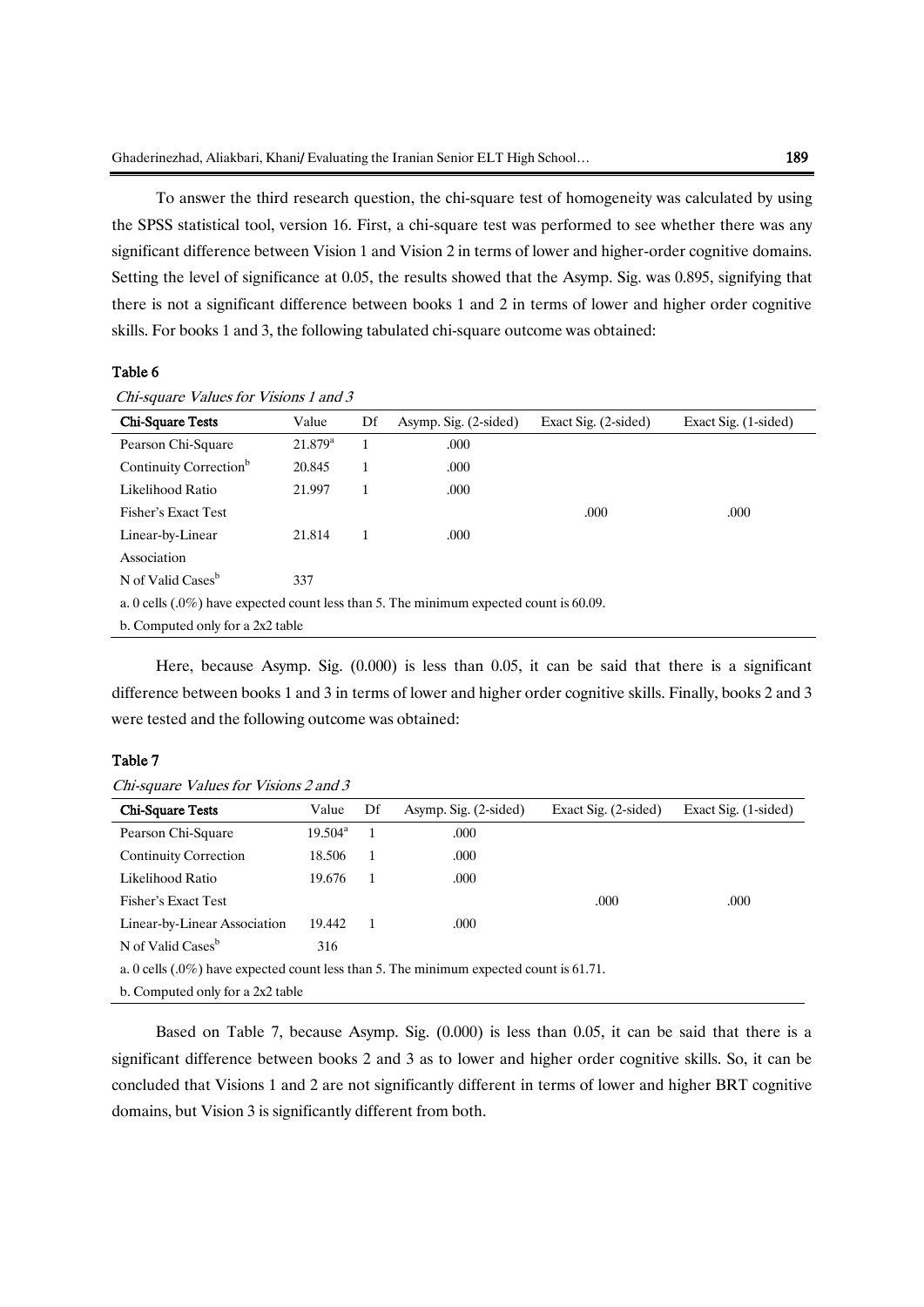The knowledge domain differences between book 1 and 2 were tested and the outcome indicated that the Asymp. Sig. was 0.314, and because it is more than 0.05, it can be said that the differences between books 1 and 2 regarding their knowledge domains are just random. When books 1 and 3 were compared, the Asymp. Sig. (0.013) was less than 0.05 which indicates that the difference between books 1 and 3 as to their knowledge domains is significant. The Asymp. Sig. of the books 2 and 3 was 0.137 which showed no significant difference between them concerning their knowledge domains.

For the fourth research question, as Table 5 and Figure 1 indicate, a trend moving from lower cognitive towards higher cognitive domains was observed, especially when it came to Vision 3 which appeared significantly different from the other two. Despite slight insignificant differences, Visions 1 and 2 were, to a great extent, similar as to their lower and higher cognitive domains. In other words, the higher the educational level, the more inclusion of higher cognitive domains in the Vision textbooks was observed.

### 6. Conclusion

The findings of the current study indicate that the lower-order categories of the cognitive domain within BRT are more frequently represented in the Vision series of 1 and 2 than in Vision 3 in which higher-order categories are more detectable. The weight given to lower-order categories such as remembering and understanding in these textbooks can be justified by Bloom's (1956) focus on the importance of knowledge and comprehension, and that they are perhaps the largest and most common intellectual ability to be accounted for in educational settings. Knowledge is frequently regarded as basic to all the other educational goals by Krathwohl (2002). Facing a special discourse, learners are supposed to make sense of its content and the ideas expressed therein. Getting involved in more complex thinking processes, they should first be able to grasp the meaning within different parts of a discourse and, thereby, demonstrate its in-depth understanding. So, it is not against normal expectation to find activities in the ELT textbooks requiring lower-order cognitive categories, and as such, in the two textbooks of Vision 1 and 2, there exist many exercises and activities falling into this domain type.

With regard to the fact that Iranian students who receive the intermediate and upper intermediate Vision series, as their ELT textbooks, have already passed the basic elementary stages included in their Prospect series in their first three years of English learning, it seems natural to expect lower-order thinking activities and basic information to be included in the intermediate Vision 1 and 2 as compared to the upper intermediate Vision 3. Including lower-order drills makes students be better equipped with a strong backbone to face more complex thinking processes and dilemmas.

The point worth noting is that there should be a *balance* between higher or lower-order cognitive domains for Vision series in terms of their presence. Contrary to Vision 3 in which a balance is seen between lower and higher cognitive categories, though with a more tangible dominance of higher than lower ones, in Visions 1 and 2, an imbalance is observed. The almost symmetrical distribution of lower and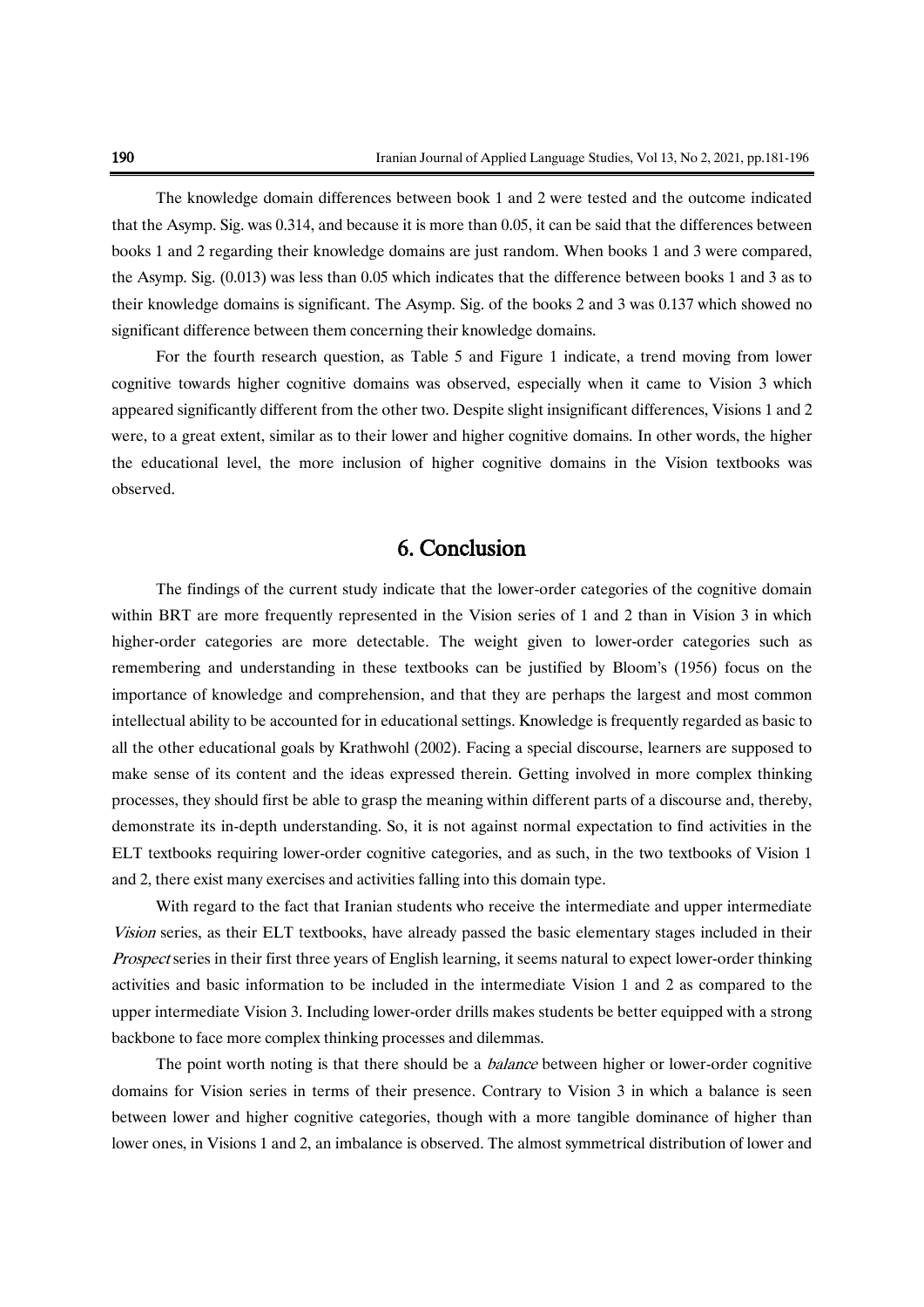higher cognitive domains in Visions 1 and 2, may make students have little proficiency progress moving from book 1 to 2.

Vision 3 is in line with the idea that as students' information and knowledge broaden, sufficient autonomy should be granted to them (Sifakis et al., 2018), and their acquaintance with reality should be developed (Gotcher, 2012). Higher-order skills including critical thinking and problem solving cannot be carried out in a vacuum; they must be laid on the past knowledge of reality that one remembers and understands (Marzano & Kendall, 2007). So, it seems logical to expect more activities engaging the higherorder cognitive domains in book 3 than in books 1 and 2. This is in accordance with research revealing a positive correlation between language proficiency and critical thinking ability (Rashid & Hashim, 2008).

Examples of the activities provided in Vision 1 and 2 stressing lower-order cognitive domains include matching, underlining, circling, finding, filling in blanks with appropriate forms, choosing best verb forms, listening to conversations and then checking correct answers, answering questions based on texts, etc. Examples of activities that accord with the higher-order cognitive domains include checking appropriate behaviors, stating reasons behind some questions, generating questions and answers, telling how something is made, talking about things, listening and then writing the important things, unscrambling sentences, answering questions about oneself, writing paragraphs about topics, comparing and contrasting things, etc. For Vision 1 and 2, the results of the current study support the previous findings obtained by Riazi and Mosalanejad (2010) and Razmjoo and Kazempurfand (2012) in that the lower-order cognitive categories are more prevalent in ELT textbooks taught in Iranian senior high schools. When it comes to Vision 3, the results achieved contradict their findings.

### 7. Implications and Recommendations

Vision 3 has been properly developed holding an acceptable balance between lower-order and higher-order thinking skills, which shows that it has been inspired by the relevant prior research findings. It is also based on the upstream document of the Education Ministry of the Islamic Republic of Iran (EMIRI, 2011) which says that education should "set grounds to use new research findings and innovations at schools and in the country's general formal education system, aligned with universities and scientific–research institutions" (p. 51). Though Vision 1 and 2 do not satisfy higher-order cognitive skills, teachers can sometimes resort to supplementary materials. They are not supposed to exclusively stick to the content of formal textbooks which are not masters to them, but submissive. Textbooks should just be starting points from which teachers are driven to make up their own pedagogic plans and use materials such as songs, films, short stories, games, etc. in their classes requiring students to think deeply and engage more in complex cognitive processes. So, teachers should always try to innovate more efficient ways to improve the quality of education, as is approved in the EMIRI (2011) which holds that there should be "innovation and reform in the country's formal education system with an uplifting, dynamic, and up to the mark approach" (p. 47).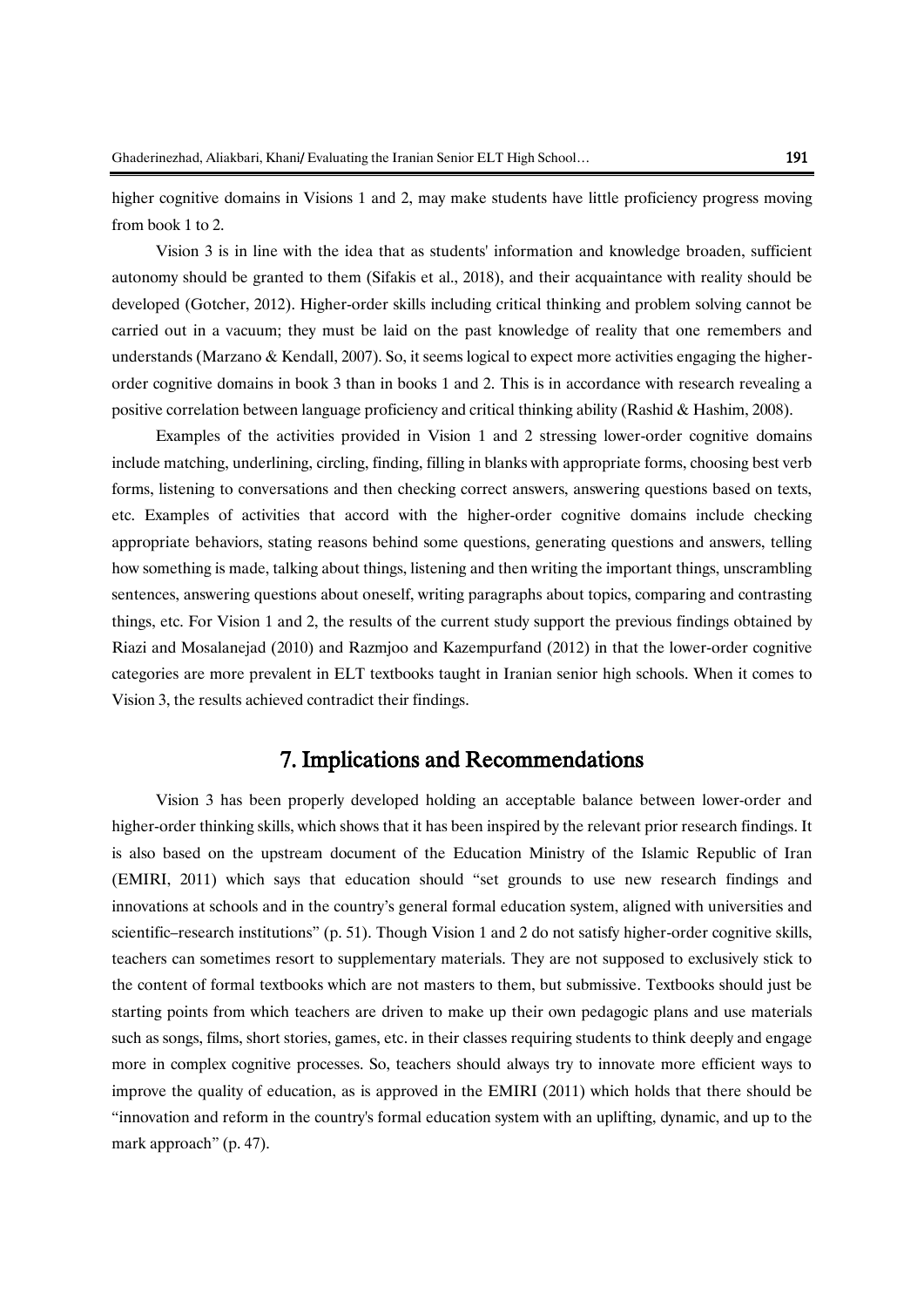An interesting result of the study was the least amount of percentage dedicated to the *metacognitive* knowledge and the evaluate cognitive domain; a relevant implication for material developers to adopt and include this knowledge in the textbooks more than before. Designing reflective exercises in the textbooks, they help students introspect the way they reach solutions and, accordingly, they become better problem solvers and critical thinkers. The findings of the present work inspire and suggest further research in Iranian ELT education. As in the present study only the activities and exercises included in the books under study were analyzed; further research on sections such as Conversation, Reading, Grammar are suggested to, analytically, cover all parts from different research perspectives. A further study on given assignments can also be done to see whether they replicate higher cognitive tasks like analyzing, evaluating and creating or lower cognitive tasks of memorizing or translating.

Further studies are also recommended to be done on the Prospect series of 1, 2, and 3 which are designed for junior high school students before they enter senior high school, to cross-examine the BRT model and see the cognitive trend of the activities included in them. Perhaps prospect series which are at the elementary level are expected to include lower-level cognitive domains than their intermediate and upper intermediate Vision counterparts.

Teachers' and students' perceptions and their value judgments regarding the lower-order and higher-order cognitive exercises within the three Vision series and the role they feel these two sets of categories play in their ultimate English learning can be a good ground for a further study. This can be done by carefully designing and distributing questionnaires or asking questions through interviews.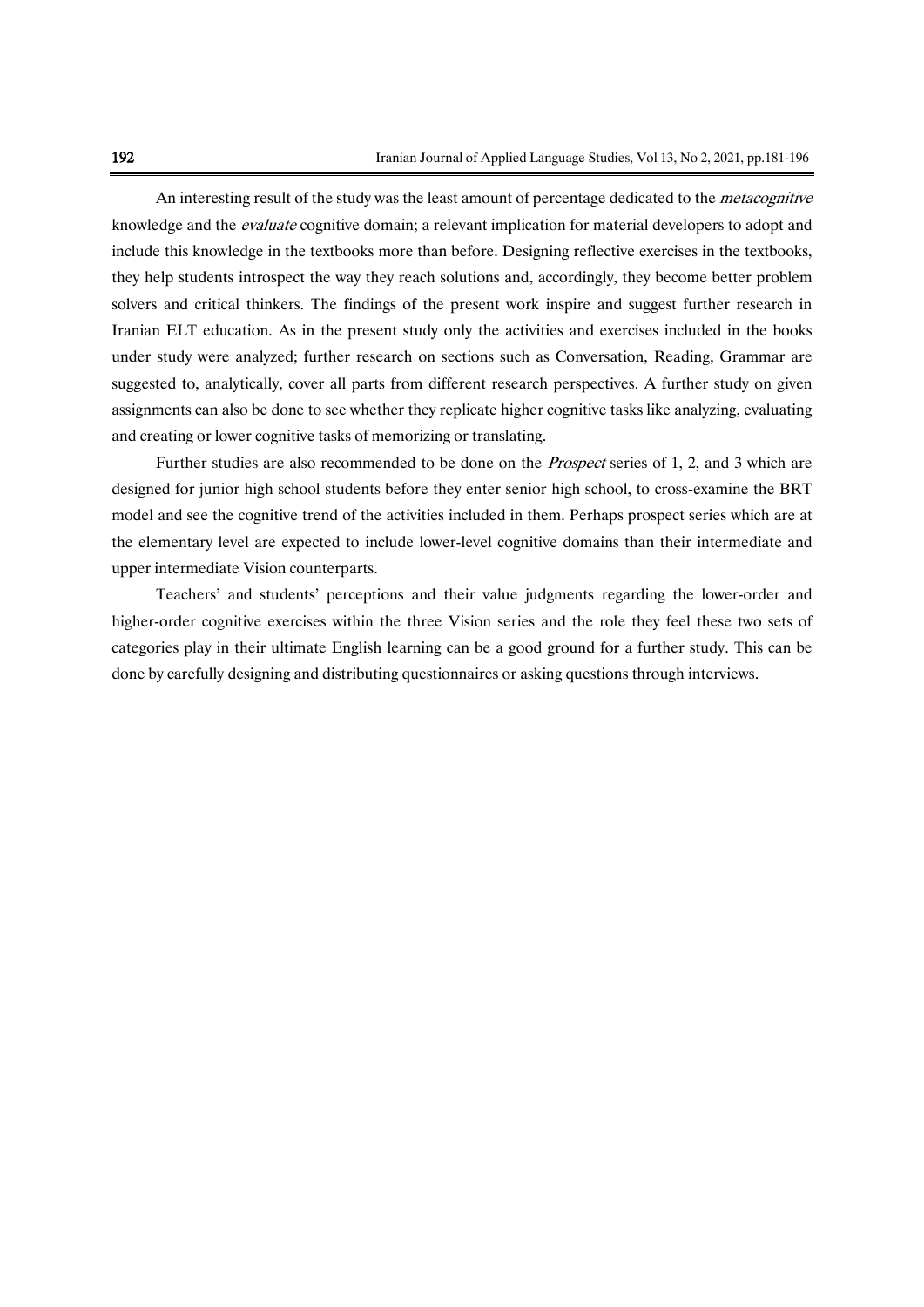# Reference

- Al-hasanat, H. A. (2016). Analyzing assessment questions in an Arabic textbook (communication skills) for eight grade in Jordan according to Bloom's taxonomy of levels of knowledge aims. World Journal of Education, <sup>6</sup>(2), 82-92.
- Aliakbari, M., & Gheitasi, M. (2020). Evaluation of culture representation in Vision English textbook series for Iranian secondary public education. Journal of English Language Teaching and Learning, 12(26), 145-173.
- Anderson, L. D., & Krathwohl, D. (2001). Taxonomy for learning, teaching and assessing: A revision of Bloom's taxonomy of educational objectives. Addison Wesley Longman, Inc.
- Ansary, H., & Babaii, E. (2002). Universal characteristics of EFL/ESL textbooks: A step towards systematic textbook evaluation. The Internet TESL Journal, 8(2). http://iteslj.org/Articles/Ansary-Textbooks
- Assaly, I. R., & Oqlah, M. S. (2015). Using Bloom's taxonomy to evaluate the cognitive levels of master class textbook's questions. English Language Teaching, 8(5), 100-111.
- Aviles, C. B. (2000). Teaching and testing for critical thinking with Bloom's taxonomy of educational objectives. ERIC Document ED446023.

http://www.eric.ed.gov/ERICWebPortal/contentdelivery/servlet/ERICServlet?accno=ED446023.

- Black, S. M., & Ellis, R. B. (2010). Evaluating the level of critical thinking in introductory investment courses. The Free Library. http://www.thefreelibrary.com
- Bloom, B. S., Engelhart, M. D., Furst, E. J., Hill, W. H., & Krathwohl, D. R. (1956). Taxonomy of educational objectives: Handbook I: Cognitive domain. David McKay.
- Çakit, I. (2006). Evaluation of the EFL textbook: New bridge to success 3 from the perspectives of students and teachers [Unpublished master's thesis]. The Middle East Technical University, Ankara, Turkey.
- Canon, H. M., & Feinstein, A. H. (2005). Bloom beyond Bloom: Using the revised taxonomy to develop experiential learning strategies. Developments in Business Simulations and Experiential Learning, 32, 348- 356.
- Education Ministry of the Islamic Republic of Iran (2011). Fundamental reform document of education in the Islamic Republic of Iran. http://dca.razaviedu.ir/files/posts/24364.pdf.
- Furst, E. J. (1981). Bloom's taxonomy of educational objectives for the cognitive domain: Philosophical and educational issues. Review of Educational Research, <sup>51</sup>(4), 441-453.
- Genesee, F. (2001). Evaluation. In R. Carter, & D. Nunan (Eds.), The Cambridge guide to teaching English to speakers of other languages (pp.144-150). Cambridge University Press.
- Gotcher, D. (2012). A précis of the taxonomy. Retrieved August 10, 2013, from the World Wide Web: http://authorityresearch.com/201001%20A%20precis%20of%20Blooms%20Taxonomy.html
- Hanna, W. (2007). The new Bloom's taxonomy: Implications for music education. Arts Education Policy Review, 108(4), 7-16.
- Krathwohl, D. (2002). A revision of Bloom's taxonomy: An overview. Theory into Practice, 41(4), 212-218.
- Malmir, A., & Bagheri, M. (2019). Instructors and learners' attitudes about English for science and technology: Learning and target needs of mechanical engineering students. Iranian Journal of English for Academic Purposes (IJEAP), 8(1), 17-34.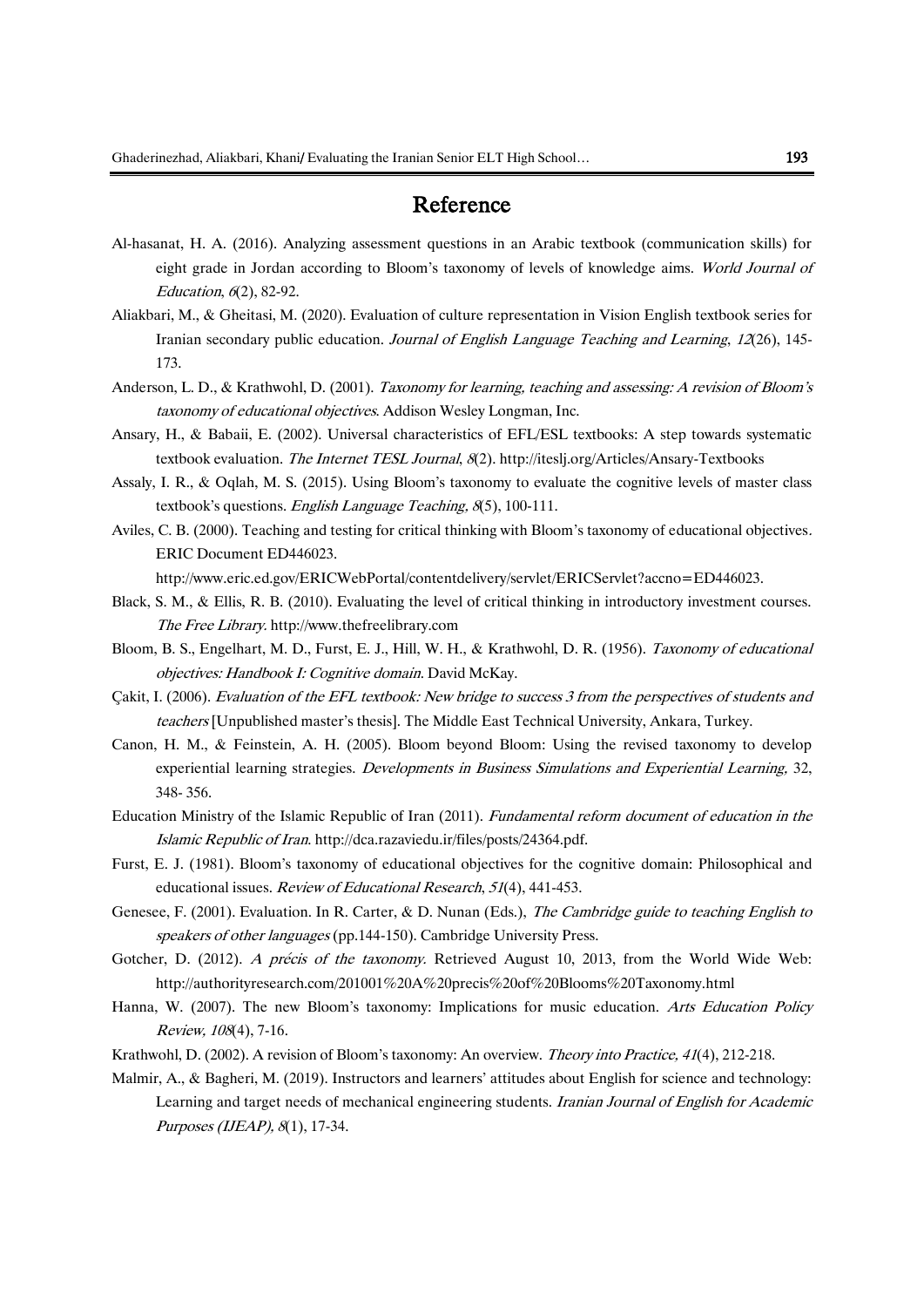- Marzano, R., & Kendall, J. (2007). The new taxonomy of educational objectives (2nd Ed.). Thousand Oaks, CA: Corwin Press.
- Mizbani, M., & Chalack, A. (2017a). Analyzing listening and speaking activities of Iranian EFL textbook Prospect 3 through Bloom's Revised Taxonomy. Advances in Language and Literary Studies, 8(3), 38-43.
- Mizbani, M., & Chalack, A. (2017b). Analyzing reading and writing activities of Iranian EFL textbook Prospect 3 based on Bloom's Revised Taxonomy. Journal of Applied Linguistics and Language Research, 4(2), 13-27.
- McDonough, J., & Shaw, C. (2003). Materials and methodology in ELT: A teacher's guide. Blackwell Publishing.
- Ndura, E. (2004). ESL and cultural bias: An analysis of elementary through high school textbooks in the Western United States of America. *Language, Culture, and Curriculum, 17*(2), 143-153.
- Noble, T. (2004). Integrating the revised Bloom's taxonomy with multiple intelligences: A planning tool for curriculum differentiation. Teachers College Record, 106(1), 193–211.
- Olimat, M. (2015). Analyzing action pack textbooks' questions according to the Revised Taxonomy. Journal of Education and Practice, 6(28), 152-159.
- Pickard, M. J. (2007). The new Bloom's Taxonomy: An overview for family and consumer sciences. *Journal of* Family and Consumer Sciences Education, 25(1), 45-55.
- Rashid, R. A., & Hashim, R. A. (2008). The relationship between critical thinking and language proficiency of Malaysian undergraduates. Proceedings of the EDU-COM International Conference on Sustainability in Higher Education: Directions for change (pp. 373-384). Edith Cowan University.
- Razmjoo, S., & Kazempourfard, E. (2012). On the representation of Bloom's Revised Taxonomy in Interchange Course books. The Journal of Teaching Language Skills (JTLS), 4(1), 171-204.
- Riazi, M., & Mosalanejad, N. (2010). Evaluation of learning objectives in Iranian high school and pre-university English textbooks using Bloom's taxonomy. TESL-EJ, 13(4).
- Richards, J. C. (2001). Curriculum development in language teaching. Cambridge University Press.
- Roberts, J. T. (1996). Demystifying materials evaluation. System, 24(3), 375-389.
- Seddon, G. M. (1978). The properties of Bloom's taxonomy of educational objectives for the cognitive domain. Review of Educational Research, 48(2), 303-23.
- Sheldon, L. (1988). Evaluating ELT textbooks and materials. ELT Journal, 42(4), 237-246.
- Sifakis, N. C., Lopriore, L., Dewey, M., Bayyurt, Y., Vettorel, P., Cavalheiro, L., Siqueira, D. S. P. & Kordia, S. (2018). ELF-awareness in ELT: Bringing together theory and practice. Journal of English as a Lingua Franca, 7(1), 155-209.
- Wheeler, D. (2007). Using a summative assessment alignment model and the Revised Bloom's Taxonomy to improve curriculum development, instruction and evaluation [Doctoral dissertation]. Syracuse University. Available online at ProQuest database.
- Zareian, G., Davoudi, M., Heshmatifar, Z., & Rahimi, J. (2015). An evaluation of questions in two ESP course books based on Bloom's new taxonomy of cognitive learning domain. International Journal of Education and Research, <sup>3</sup>(8), 313-326.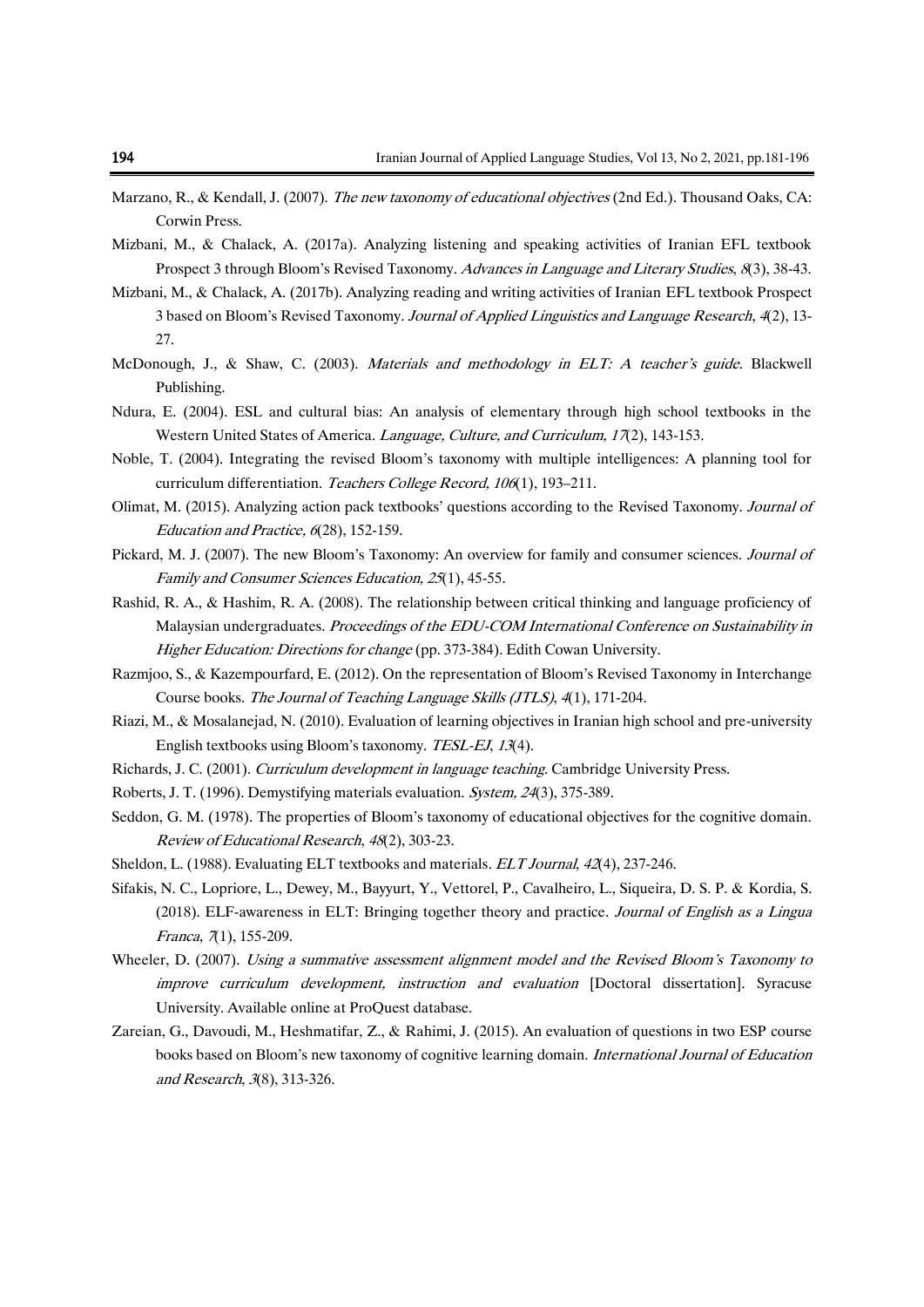# Appendix

A sample of Vision series activities analyzed based on BRT

| No           | Activity                                                                         | Level                                  |
|--------------|----------------------------------------------------------------------------------|----------------------------------------|
| $\mathbf{1}$ | Match the pictures with phrases.                                                 | Remember/factual                       |
|              | putting out the fire                                                             |                                        |
|              | hurting the animals                                                              |                                        |
|              | cutting trees                                                                    |                                        |
| 2            | Can you divide the above animals into two groups? How?                           | Analyze/conceptual & Create/conceptual |
| 3            | Read the reading passage on page 68. Find 'the action and state verbs'.          | Remember/conceptual                    |
| 4            | Pair up and ask at least two questions about what your friend can (not) or       | Create/procedural                      |
|              |                                                                                  |                                        |
|              | must (not) do. You may use the verbs in the box.                                 |                                        |
|              | play football, do homework, help mother, speak Arabic, study hard                |                                        |
| 5            | Unscramble the following sentences.                                              | Create/procedural                      |
|              | 1. Doing research / a new medicine / when / was /she/ Shirin / found /.          |                                        |
|              | 2. The injured animal / they / trying hard / were / to save /.                   |                                        |
|              | 3. English / as a translator / worked / when / he / studying / Hassan / was / at |                                        |
|              | university.                                                                      |                                        |
| 6            | One odd out.                                                                     | Analyze/conceptual                     |
|              | 1. travel / trip / nation / journey                                              |                                        |
|              | 2. local / international / domestic / national                                   |                                        |
|              | 3. hospitable / kind / polite / angry                                            |                                        |
|              | 4. Europe / Asia / Spain / Africa                                                |                                        |
| 7            | Write the comparative and superlative forms of each adjective.                   | Apply/ procedural                      |
|              | 1. Angry 2. Strong 3. Hot 4. Far 5. Neat 6. ugly                                 |                                        |
| 8            | Put the words in three groups considering their means of transportation. bus,    | Understand/conceptual                  |
|              | airplane, ship, train, balloon, boat, helicopter, bicycle                        |                                        |
|              | Air<br>Land<br>Sea                                                               |                                        |
| 9            | Read the following sentences. Find the subject(S), verb $(V)$ , object $(O)$ and |                                        |
|              | additional information (AI).                                                     | Analyze/conceptual                     |
|              | 1. On weekends, I read storybooks.                                               |                                        |
|              | 2. I usually get good grades.                                                    |                                        |
|              | 3. Last night, my mother made cookies.                                           |                                        |
|              | 4. My friends take photographs of animals.                                       |                                        |
| 10           | Listen to the following conversations and check the correct answer.              | Understand/factual                     |
|              | 1. She bought<br>a dress<br>a coat                                               |                                        |
|              | cheap<br>expensive                                                               |                                        |
| 11           | Look at the people in the pictures. Check $(v)$ if what they are doing is good   | Evaluate/metacognitive                 |
|              | for their health.                                                                |                                        |
| 12           | Do you think you have a healthy diet? How do you know that?                      | Evaluate/metacognitive & Analyze/      |
|              |                                                                                  | metacognitive                          |
| 13           | How do you feel when you look at an artwork?                                     | Evaluate/metacognitive                 |
|              | happy and cheerful<br>uncertain and worried                                      |                                        |
|              | bored and tired<br>proud and hopeful                                             |                                        |
| 14           | Listen to the sentences and draw upward or downward arrows forrising and         | Apply/ procedural                      |
|              | falling intonations.                                                             |                                        |
|              | 1. If it snows, people will drive carefully.                                     |                                        |
|              | 2. If I earn enough money next year, I will buy a new car.                       |                                        |
|              | 3. She will pass the exam if I help her.                                         |                                        |
| 15           | Write the main ideas of paragraphs 2 and 3.                                      | Create/conceptual                      |
| 16           | Skim the text and write a topic for it.                                          | Analyze/conceptual & Create/conceptual |
| 17           | Why are these people famous?                                                     | Analyze/ metacognitive                 |
|              | 1. Rizali Khajavi<br>2. Hassan Omidzadeh                                         |                                        |